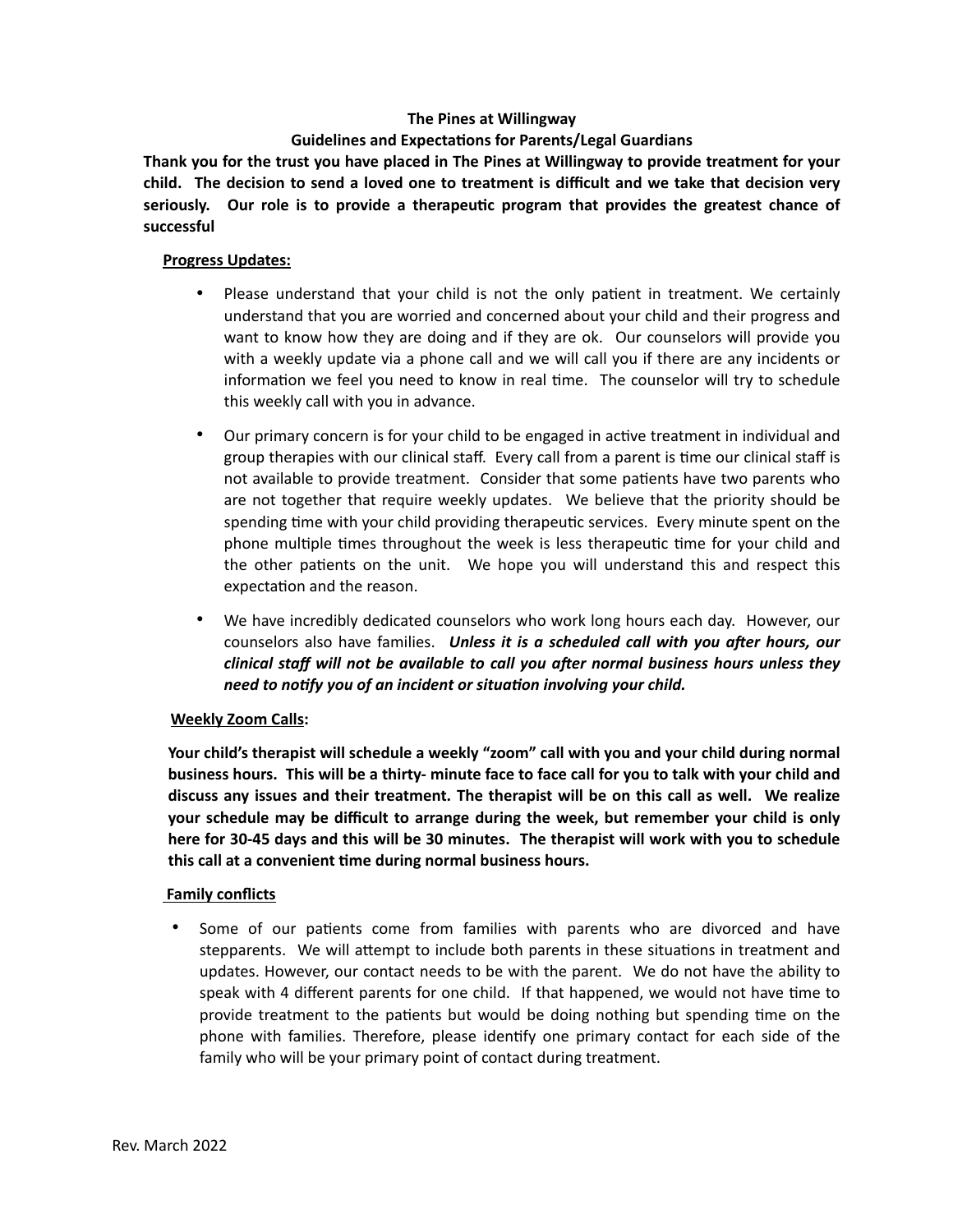- It is not uncommon for divorced parents to disagree or not be on the same page when it comes to what is best for their child. Please understand our primary concern is assisting your child in overcoming their addiction! The Pines at Willingway will not take sides and it is not our role to be pulled in the middle of the disagreement or conflict between parents.
- If there is a court order for custody or issues related to custody, The Pines at Willingway is required by law to follow court orders as they are written. For example, if both parents have joint legal custody but one parent has the final decision-making authority as specified in the court order, The Pines is legally required to honor the verbiage in the court order. The Pines staff will not make recommendations as to who is the better parent or become involved in conflicts between parents or involved in court related disputes.

#### **Reporting concerns:**

It is not uncommon for patients to complain to their families about the program or to try to convince their family to pull them out. Willingway strives to provide a safe and structured program for all patients. We hope that you will talk with the counselor before jumping to conclusions that the information your child may be reporting is accurate. The patients with the greatest chance of continued success after discharge are those where families are willing to hold boundaries. Our clinical staff will work with you during treatment to help you develop a plan to hold your child accountable after discharge and hopefully continue the road to recovery.

**We hope this provides some guidance on the rules and reasons for those rules. They are not designed to be punitive but are in place to ensure your child receives the best chance at achieving sobriety and to maintain order not just at The Pines but throughout the entire hospital. Part of our role is to teach your child the importance of following rules and new ways of dealing with issues. If parents are unwilling to follow rules or want exceptions to the rules, then it is difficult to reinforce the importance of adhering to the program with your child. They look to the adults in their lives as examples and if those adults believe rules do not apply to them, then it is difficult to help the youth in believing they have to follow rules and expectations – not just at Willingway but in life.**

# **Options for Family Therapy:**

**In addition to your weekly Zoom meeting with your child and the Therapist, The Pines offers a free multi-family group every Thursday at 5:30 PM with Kevin Petersen from Petersen Family Counseling in Florida. Kevin is a well-known family therapist, and we strongly encourage you to participate in this Zoom group each week. A copy of his book will be provided to you during your child's treatment. Your therapist will be providing you with information about the Zoom link to this family therapy group.** 

**Willingway and The Pines also provide free Continuing Care Groups in key locations as well as two Zoom options. These groups are facilitated by individuals who are experts in addiction and are designed for family members, friends or former patients/clients. A copy of the schedule for inperson meetings as well as the Zoom options is included in your admission's packet. Your therapist may also provide you with information about the meetings.**